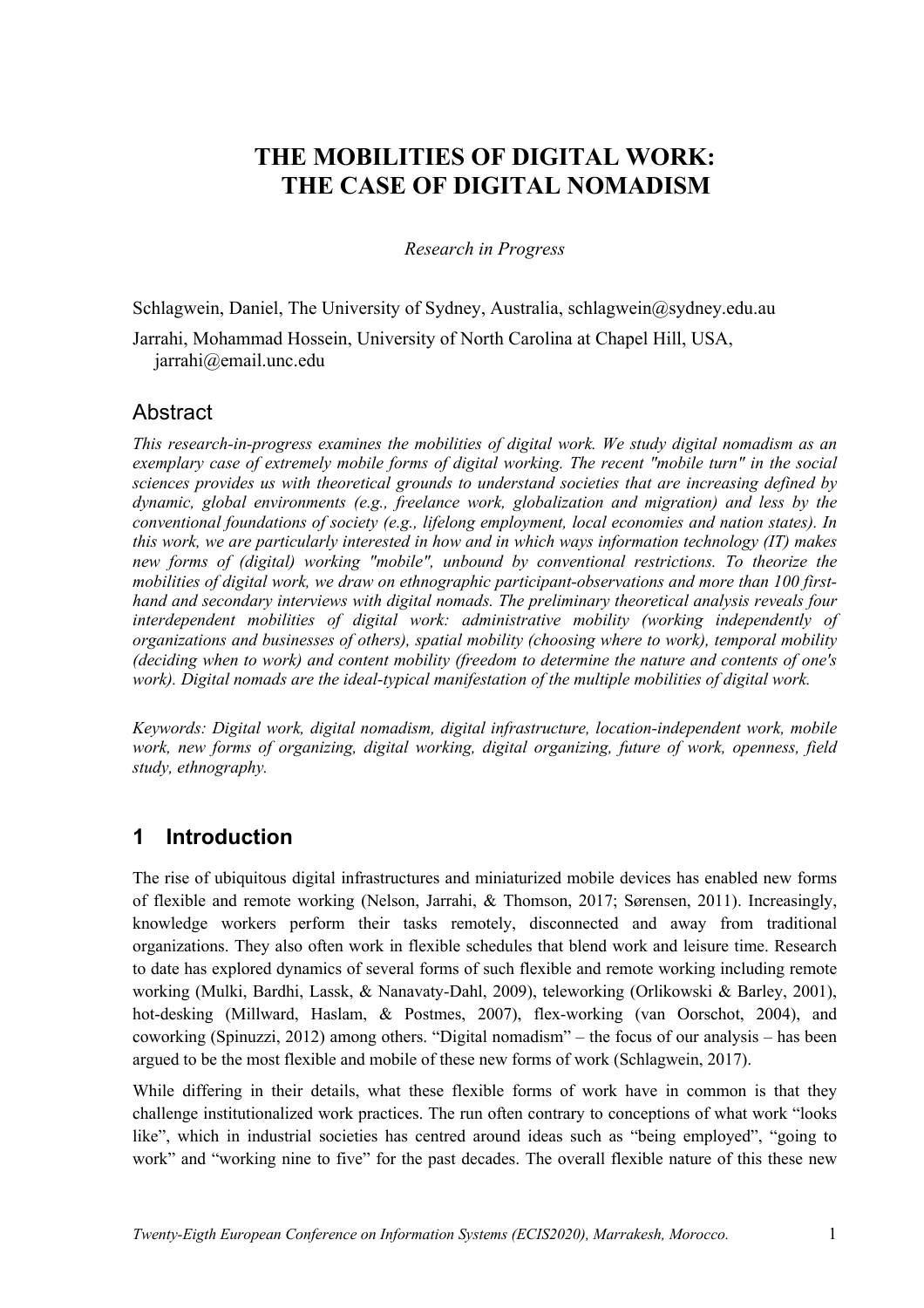work forms is captured through the concept of "mobility". While originating in sociology ("mobilities turn"), the concept has been suggested to be particularly relevant for studies of these new forms of working (Nelson et al., 2017).

In particular, it is often digitally-transformed work, digitalized work or, as we call it here, "digital work" that allows for different types of mobility. For example, digital information technology (IT) may enable workers to work across different places (Davis, 2002), to engage in asynchronous communication and achieve flexible timing (Nelson et al., 2017), and by using tools such as electronic marketplaces (e.g., Upwork), lends itself to more flexible organizational arrangement (e.g., freelancing) among others (Schlagwein, 2017). Due to the multitude of mobile aspects, we use the plural, "mobilities," to emphasize our multi-modal understanding of "mobility".

The IS field, and related fields such as Human-Computer Interaction (HCI), have had limited engagement with the mobilities of digital work. Sørensen and Landau (2015) bibliometric analysis of published research in leading IS journals indicates that mobility as a concept is grossly underrepresented in IS research relative to its importance. And while, for example, Winter et al. (2014) recognize that digital work is often what they call "extra-organizational work", the vast majority of IS research remains preoccupied with the relation of IS/IT and "organizationally-bound" work (Sørensen & Landau, 2015). The "mobilities turn" that has impacted many social sciences has, surprisingly considering the role of digital IT, not impacted IS research in the same way (Sørensen, 2016).

As a result of the above, we have limited knowledge of why, how and in which way digital work is becoming "mobile". As such, the research questions motivating this work is: *What are the mobilities constituted in digital work?* And: *How do the mobilities shaping the work life of digital nomads interplay with digital infrastructures?*

One of our central objectives is advancing our understanding of the mobility of digital work as a multi-dimensional concept. We do so by exploring the origins, nature and consequences of the "mobilities" of flexible, digital work, and by studying in-depth its most emblematic form, digital nomadism.

Digital nomadism involves digital workers, typically entrepreneurs and freelancers, "nomadically" travelling the world while digitally working at the same time (Schlagwein, 2017). The nomadic lifestyle is more "ideal-typical" mobile, digital work compared to previously studied forms of remote/flexible work. Digital nomads are in constant movement, work and life merge, and they are typically independent of organizations. Hence, we analyse the mobilities of digital work based on digital nomadism as an "extreme" case of flexible and mobile working.

## **2 Literature Review**

"Mobilities" as a contemporary approach within the social sciences has their roots primary in sociology (including dedicated journals such as *"Mobilities"*). The approach has been of increasing influence in geography, migration studies, performance studies, transport studies, media studies and history (Merriman et al., 2013). Mobilities studies are concerned with the movement of people, things, concepts/information and the social implications of these movements.

The "mobility turn" emerged in the 1990s and 2000s as a response to global changes such as increased levels of mobility as well as more diverse forms of movement (Creswell & Clark, 2007). In sociology, in particular, John Urry's book, *"Sociology Beyond Societies: Mobilities for the Twenty-First Century"*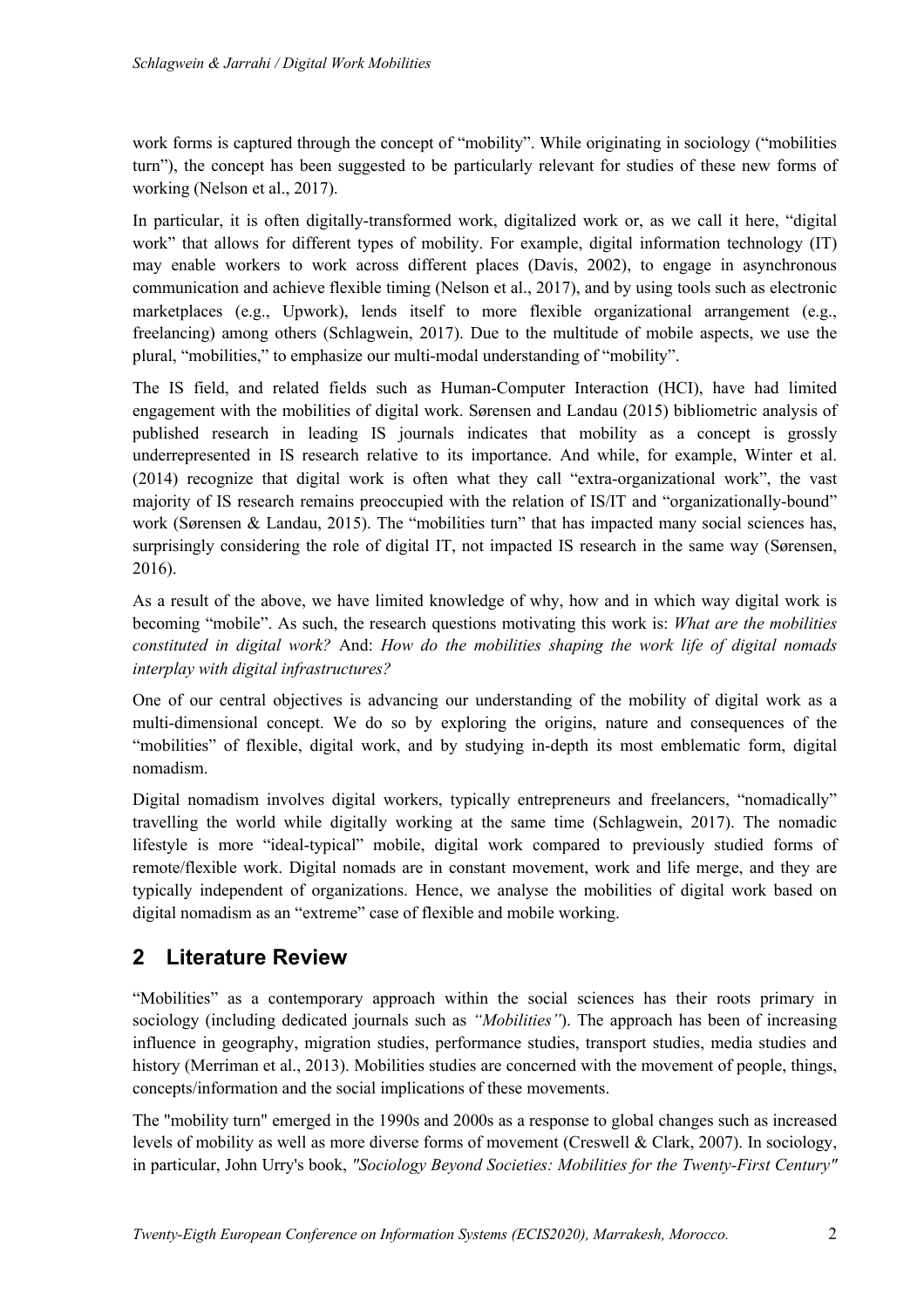was a seminal milestone for research on mobilities (Urry, 2000). The book positioned itself as, and became, a "manifesto for a sociology that examines the diverse mobilities of people, objects, images, information and wastes; and of the complex interdependencies between, and social consequences of, these diverse mobilities" (Urry, 2000, p. 1). Urry and other mobilities scholars were inspired by James Clifford and Marc Augé who called for a shift of focus from the analysis of particular static places toward examinations of constant transition between these places and routes connecting them. Similarly, Manuel Castells' conceptualization of networked societies centres on a shift from "space of places" towards "space of flows" (Castells 1999).

The principal mission of mobilities research is to untangle mobility as a more sophisticated concept by pointing to "the importance of the systematic movements of people for work and family life, for leisure and pleasure, and for politics and protest" (Sheller & Urry, 2006, p. 208). As such, it critiques prior work that saw mobility as a uni-dimensional and unimportant concept – or black-boxed mobility entirely. From this perspective, the social world is defined and transformed by constant movement and dynamic transitions and flows (Sheller & Urry, 2006; Wajcman & Rose, 2011), which are reflected in mass geographical mobilities and cosmopolitanization (Urry, 2007).

Mobilities research takes a multi-dimensional approach, understanding "mobility" beyond a simple spatial notion (Büscher, Sheller, & Tyfield, 2016; Merriman et al., 2013). In particular, mobilities research recognizes the critical role played by the symbolic component of mobility flows and contextual aspects of mobility (Merriman et al., 2013). While digital nomadism has not been specifically studied through a mobilities lens, we find it particularly powerful to do because digital nomadism is characterized by "mobility" more than one way (as noted above).

What is "digital nomadism", exactly? Digital nomadism is a practice in which digital workers give up on "settled" living and embark on nomadic world travel, and perform work from different locations around the world, taking advantage of digital infrastructures and coworking spaces (Schlagwein 2017). This phenomenon stands in the history of teleworking and conventional nomadic work (Schlagwein 2018) but can be considered an "ideal-typical" (in a Weberian sense) type of mobile working (Sørensen, 2011). This workstyle reflects personal preferences for continuous international mobility (Whitehead & Halsall, 2017).

The current IS literature on mobile and digital work has focused on spatial mobility, and how this mobility shapes workers' interaction with IT (specifically mobile devices) (Sørensen, 2011). However, in this literature, the concept of mobility is not sufficiently problematized as such and understood as spatial movement from and to sites of work. Mobility is often closely associated with the notion of places and "place-making" practices that workers may perform (Brown & O'Hara, 2003). While space is, of course, a central dimension of "mobility", an exclusive focus on this type of mobility is empirically not sufficient to understand all "mobile", "flexible" and "rapidly shifting" dimensions of digital work and theoretically not informed by the above developments on mobilities in other fields. Consequently, aspects of mobility other than the spatial dimension have received less attention in research on mobile work in IS and related areas such as HCI research (de Carvalho, Ciolfi, & Gray, 2011). This means there is an opportunity to theoretically develop the notion of "mobility" beyond simple spatial/geographic mobility (Ciolfi & de Carvalho, 2014; Merriman et al., 2013).

Digital nomadism can be considered as an exemplary, extreme and arguably the "most mobile" form of work. A focus on digital nomadism thus enables us to explore the full range of "mobilities" of digital work. The concept of nomadism occupies a special place within the mobilities research and is considered a conceptually interesting metaphor that embraces multiple mobilities. Nomadic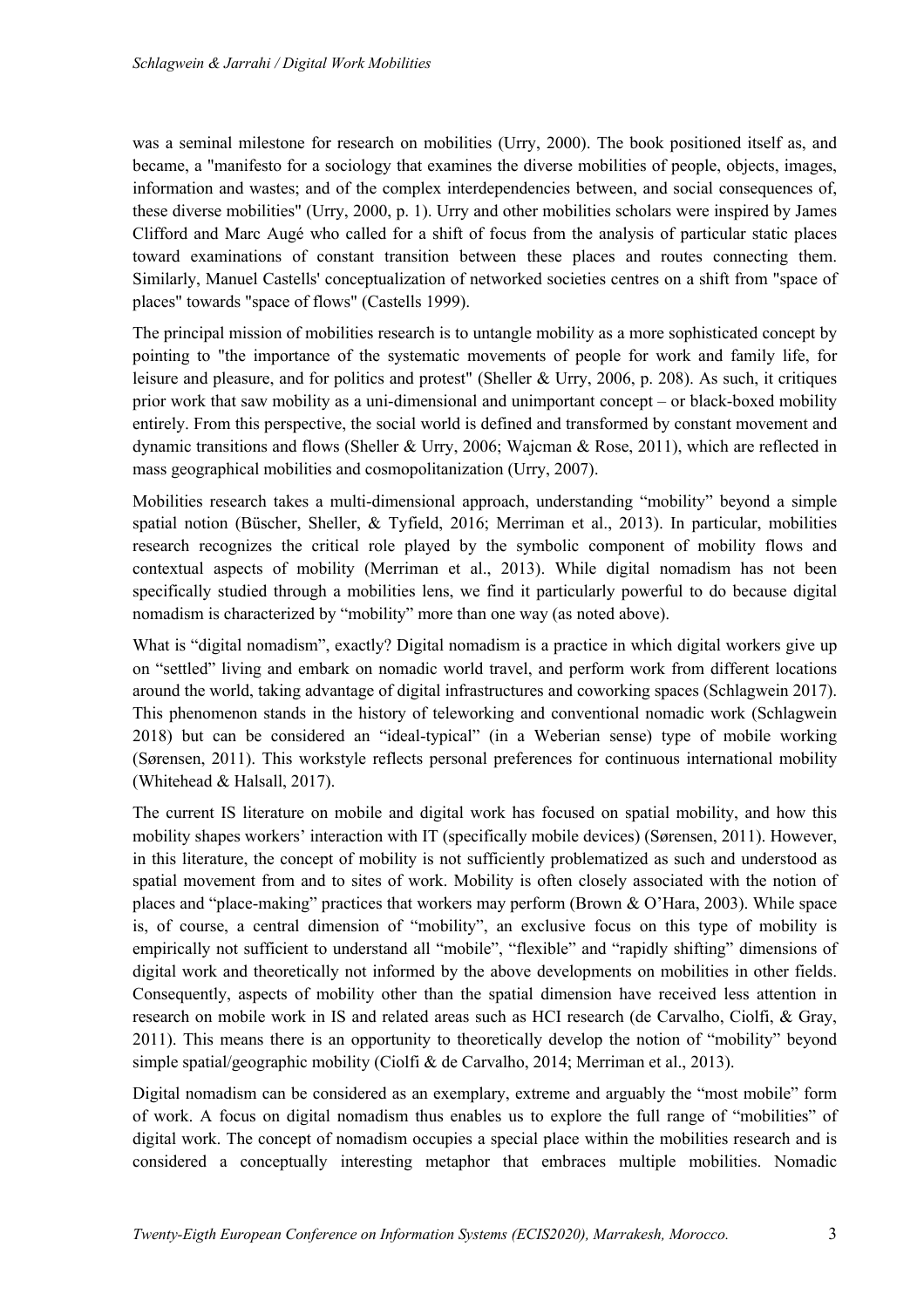approaches to organizing are seen as "emblematic of opportunity, choice, innovation and creativity" (Costas, 2013, p. 1473). The term, nomad, and the characteristics of traditional nomads, have helped researchers to describe emerging dynamics of hyper mobile people and their dynamic relationship with space (e.g., D'Andrea, 2006; Meerwarth, 2008). Digital nomads are particularly interesting to explore as 1) they are mobile in additional ways (e.g., conventional nomads cannot easily shift to other tasks, while digital nomads are flexible), and 2) digital nomads allow us to explore how various mobilities are shaped by IT (i.e., compared to conventional in-office digital workers or non-digital nomads).

Hence, to answer our research question(s), we engaged in a study of digital nomadism.

## **3 Research Method**

Due to the complex nature and novelty of the digital nomadism phenomenon, the study has an exploratory, qualitative and interpretive orientation (Walsham 2006). The empirical basis of this research includes extensive ethnographic work, which included participant-observation for 12 months and more than 100 first-hand and secondary interviews with digital nomads. Location of data collection included Thailand, Indonesia, Taiwan, Vietnam, Portugal, Germany, USA as well as online interviews and data collection.

For the data analysis, we initially follow an inductive, data- and phenomenon-focused approach (Charmaz 2014). This included coding the data (not a full grounded theory analysis), re-reading interview transcripts and re-listening to audio recordings as well as cross-comparing and discussing memo and observational notes by both authors in an iterative, interpretive process (Myers & Klein 1999).

In line current qualitative and grounded approaches, we build on existing conceptualizations of mobility (i.e., Urry, 2000) in the analysis. That is, through the in the first instance grounded and emergent data analysis, the "mobilities" framing emerged as an insightful theoretical tool for making sense of the data (Myers & Klein 1999) and placing the emerging findings into a wider theoretical discourse. Tracing the life trajectories and narratives of the participants and how their situation changed, was particularly insightful.

## **4 Preliminary Findings and Analysis**

In a very brief sense, the "digital nomad lifestyle" can be described as a privileged, digitally-enabled form of nomadic working (as opposed to most traditional nomads, refugees or migrants). Digital nomads are strongly driven by a desire to escape the confinements 9-5 work, seeking out tropical, oriental, low-cost, lifestyle-oriented or "Instagram-friendly" locations, where they can meet "interesting" and "like-minded" people, and often have particular life purposes other than career or family (e.g., mastery in surfing or meditation/yoga, catharsis after an existential crisis, optimising life towards time and experience, self-actualisation/self-determinism). They are "connecting the dots" in a digital and globalised world, where technologies such as Internet access, online platforms, video conferencing, social media and messaging, project and time management tools as well as "physical" changes such as cheap air travel and the emergence of coworking spaces worldwide enable them to live and work independent of nation-states and employers/organisations.

Four distinct but interrelated dimensions of mobility are evident in the work-life of digital nomads; these dimensions together set apart digital nomads from both conventional nomadic workers and non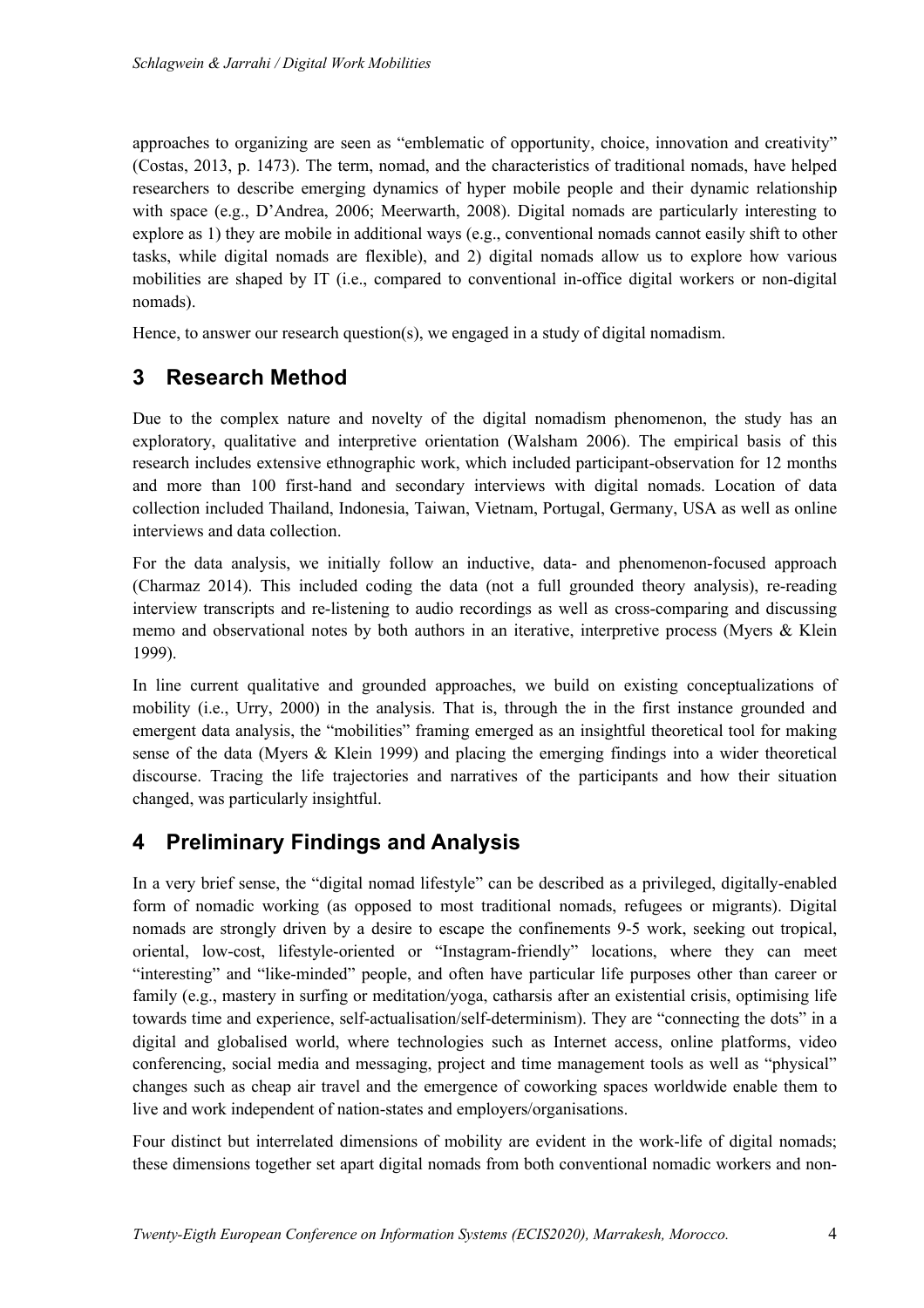nomadic digital workers:

**Administrative mobility:** One of the key dimensions of mobility is the organizational independence that digital nomads create and enjoy. Most digital nomads in our dataset were not permanently affiliated with a focal organization, and acted as independent workers, freelancers or entrepreneurs (categories which often overlap in the form of "business of one"). This bureaucratic independence or "administrative mobility" allows them to work across client organizations and freelance teams. There is no organization, "boss" or manager that could determine the project they work on, the times in which they do this, or the space where the work in performed. That is, as *de facto* "business of one" micro-enterprises, digital nomads are endowed with organizational mobility to move between and in and out work at their judgement and decision. Digital work inherently involves less transaction costs compared to other forms of work and hence does not necessitate a coordinating firm/organization. Most search and coordination mechanisms used are also digital and therefore flexible and scalable, such as digital marketplaces for project and freelance work.

**Content-related mobility:** "Content-related mobility" is based on administrative mobility but refers to the ability to move between different strands of work and chose projects to work on (or to turn down) depending on the interest of the digital nomads in the content of what is being worked on. Digital nomad as digital workers possess the (digital) tools and skills to engage with work content of different types, and as nomads possess the external environment and internal flexibility to do this. For example, digital nomads might choose project so to learn about a new digital space, reconfigure "portfolios" of different kind of tasks that they can perform to nurture their social capital; they can also work in projects for primarily friendship and social reasons. The platform economy contributes substantially to the content mobility as digital nomads are able to extend their reach in finding digital work almost on a global scale, with local coworking spaces facilitating the same on arm-length, local and ad hoc bases. As such, digital nomads are much more mobile in shifting the "contents" of their work-life – what they concretely work on – compared to other work forms.

**Temporal mobility:** Administrative mobility typically increases temporal flexibility. Digital nomads exhibit a high level of temporal mobility, meaning they have a dynamic work schedule that can vary based on their schedule, preferences, location and intended activities. One of the critical lures of digital nomadism is a new balance between personal/leisure time and work hours. The two often bleed into one another, and the boundary between them is more malleable than typical temporal rhythms of traditional knowledge work, which is attached to certain work schedules. For digital nomads, temporal mobility goes beyond work scheduling and embraces other aspects of life. For example, work may be organised around "when the swell is up" for good surfing – rather the other way around (i.e., instead of time for surfing being organised around work time ultimately based on the factory model of work).

**Spatial mobility:** Having achieved administrative and temporal mobility, digital nomads then also enjoy high levels of freedom from the conventional notion of being bound to a particular location. They do not only move from a workspace to another workspace but typically from one country to another country (e.g., Thailand, Indonesia [Bali], Columbia, Mexico, Germany [Berlin] and Portugal are popular destinations). As such, digital nomadism is about digital workers conducting work across and between many locales. While types of locations, such as coworking spaces still matter to digital nomads, most of our research participants have managed to achieve a high level of locationindependent work. They are using a set of technologies (e.g., laptop, mobile Internet, online tools, cloud storage) that are in their nature spatially de facto unrestricted.

Figure 1 below shows these four mobilities of digital work – all typically actualized in digital nomad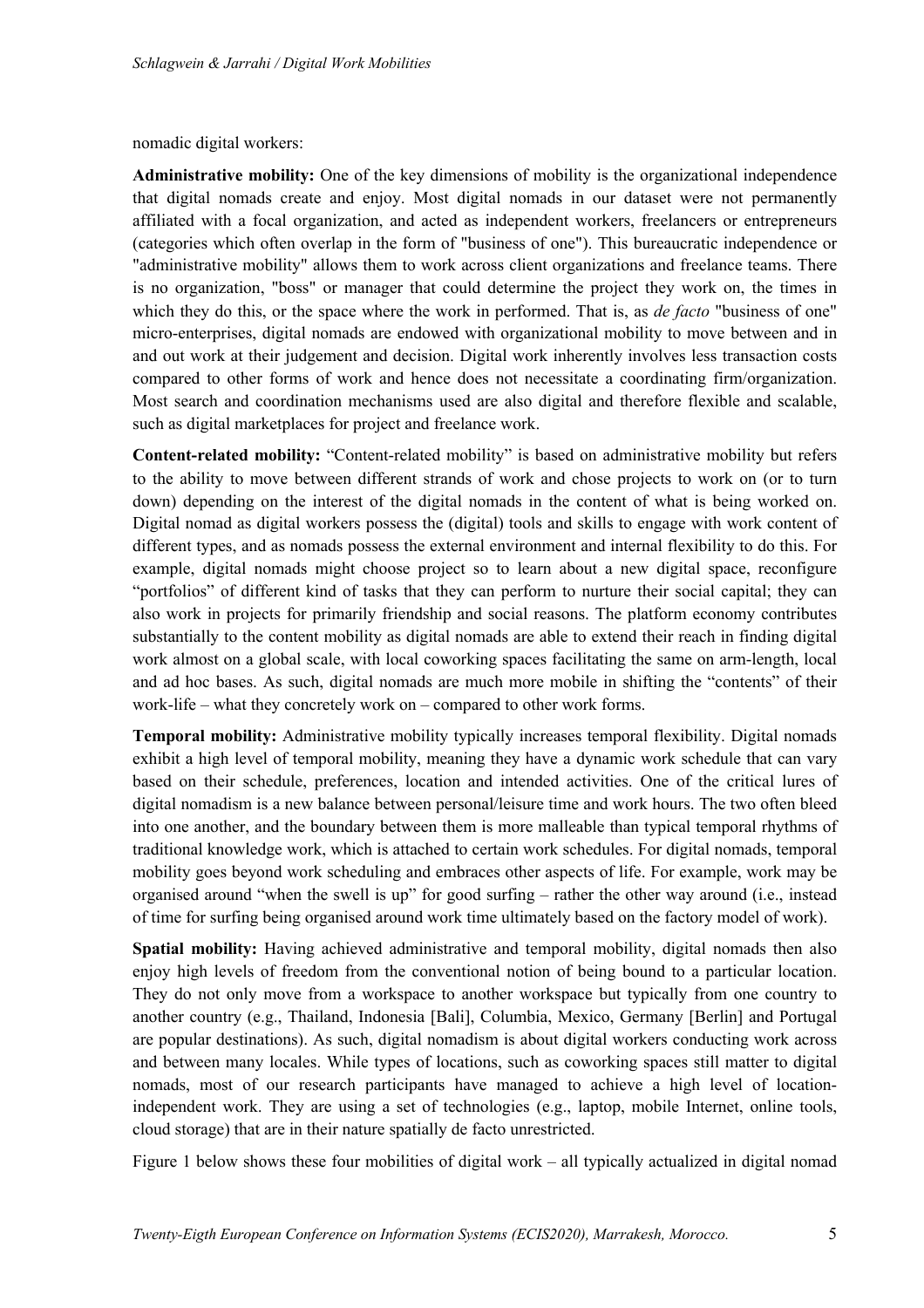worklifes – in there most typical temporal and logical order (i.e., some digital nomads may have achieved these mobilities in a different order, but the pattern shown in Figure 1 stands out as the most salient pattern):



**Figure 1: The Mobilities of Digital Work**

For most of our participants, mobility serves as a resource, not just a work requirement, opening up possibilities for shape and stimulate new work experiences and intellectual development. As such, digital nomads are the long-predicted, self-made, privileged "kinetic elite" (Costas, 2013) of contemporary digital workers enjoying multiple "mobilities".

#### **5 Conclusion**

The study presented here focuses on digital nomadism to provide a more comprehensive understanding of the mobility of digital work. Mobilities research, as a distinct paradigm within social sciences, helps problematize mobility as a multi-dimensional concept and to reveal and discuss the mobilities inherent in digital work. Using the empirical basis of digital nomadism and theoretical framework of mobilities, we reveal dimensions of work mobility and their relation beyond spatial mobility: namely administrative, content-related and temporal mobility.

## **6 References**

- Brown, B., & O'Hara, K. (2003). Place as a Practical Concern of Mobile Workers. Environment and Planning a, 35(9), 1565–1587.
- Büscher, M., Sheller, M., & Tyfield, D. (2016). Mobility Intersections: Social Research, Social Futures. Mobilities, 11(4), 485–497.

Charmaz, K. 2014. Constructing Grounded Theory (2e). London, UK: Sage.

- Ciolfi, L., & De Carvalho, A. (2014). Work Practices, Nomadicity and the Mediational Role of Technology. Computer Supported Cooperative Work: CSCW: An International Journal, 23(2), 119–136.
- Costas, J. (2013). Problematizing Mobility: A Metaphor of Stickiness, Non-places and the Kinetic Elite. Organization Studies, 34(10), 1467–1485.

Creswell, J. W., & Clark, V. (2007). Designing and Conducting Mixed Methods Research. Wiley.

- D'Andrea, A. (2006). Neo-nomadism: A Theory of Post-identarian Mobility in the Global Age. Mobilities, 1(1), 95–119.
- Davis, G. (2002). Anytime/Anyplace Computing and the Future of Knowledge Work. Communications of the ACM, 45, 67–73.
- De Carvalho, A., Ciolfi, L., & Gray, B. (2011). The Making of Nomadic Work: Understanding the Mediational Role of ICT. In M. Cruz-Cunha & F. Moreira (Eds.), Handbook of Research on